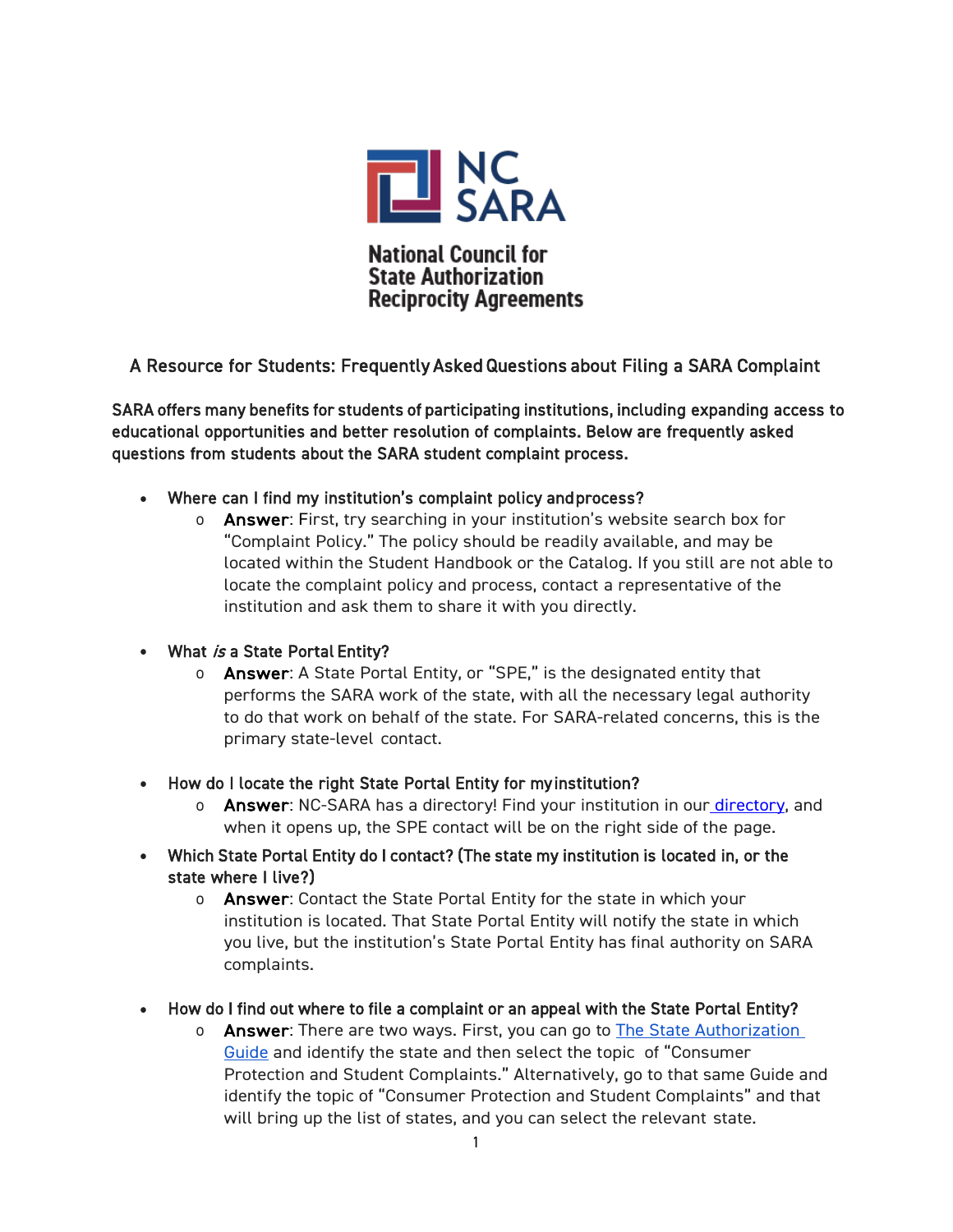## • What does a complaint or an appeal to a State Portal Entity typically involve?

o **Answer**: Each state outlines its specific policy and processes on its website. For example, Alaska Commission on Postsecondary Education, which is the website you will land on if you select Alaska from The State Authorization Guide, [has an entire section](https://nc-sara.org/guide/topic-search?topics=63) with relevant contact information for requesting the forms. Other states may have the forms that you can download directly from the website.

## • What kinds of issues can I ask the State Portal Entity to resolve?

o Answer: In general, States will address violations of state institutional authorization law relative to postsecondary institutions or programs. As most states will direct you, you should always begin a complaint resolution process with your college or university directly. For the purposes of SARA, a State Portal Entity will address concerns related to distance education activities (online learning, sufficiency of support for distance education students, and related activities) from out-of-state students attending a participating SARA institution.

## • I am afraid of retribution. Can I file an appeal with the state anonymously?

- o Answer: Some complaints may be filed anonymously, but an institution may require that certain complaints from students not be anonymous.
- How long does a typical state complaint appeal process take?
	- o Answer: Time will vary depending on the type of complaint and the agencies involved.
- What kinds of documentation do I need to provide to the State Portal Entity in my appeal?
	- o **Answer:** Typically, there will be a form you will need to complete and submit. The form will likely ask you about the nature of your complaint, attempts you've made to resolve the complaint with the institution or other entities (such as its accreditor), and any documentation related to the complaint.
- Who will be notified that I filed a complaint or an appeal?
	- o Answer: The home state portal entity and the state portal entity where you are located.
- What recourse do I have if the state doesn't resolve my issue?
	- o Answer:TheStatePortalEntityhasfinalauthorityonSARA complaints.
- What role does NC-SARA play in the complaint process? What will NC- SARA do?
	- o NC-SARA does not resolve complaints, but at NC-SARA, we recognize that we play an important oversight role to ensure institutions and states are taking appropriate steps to protect students and assure program quality. To that